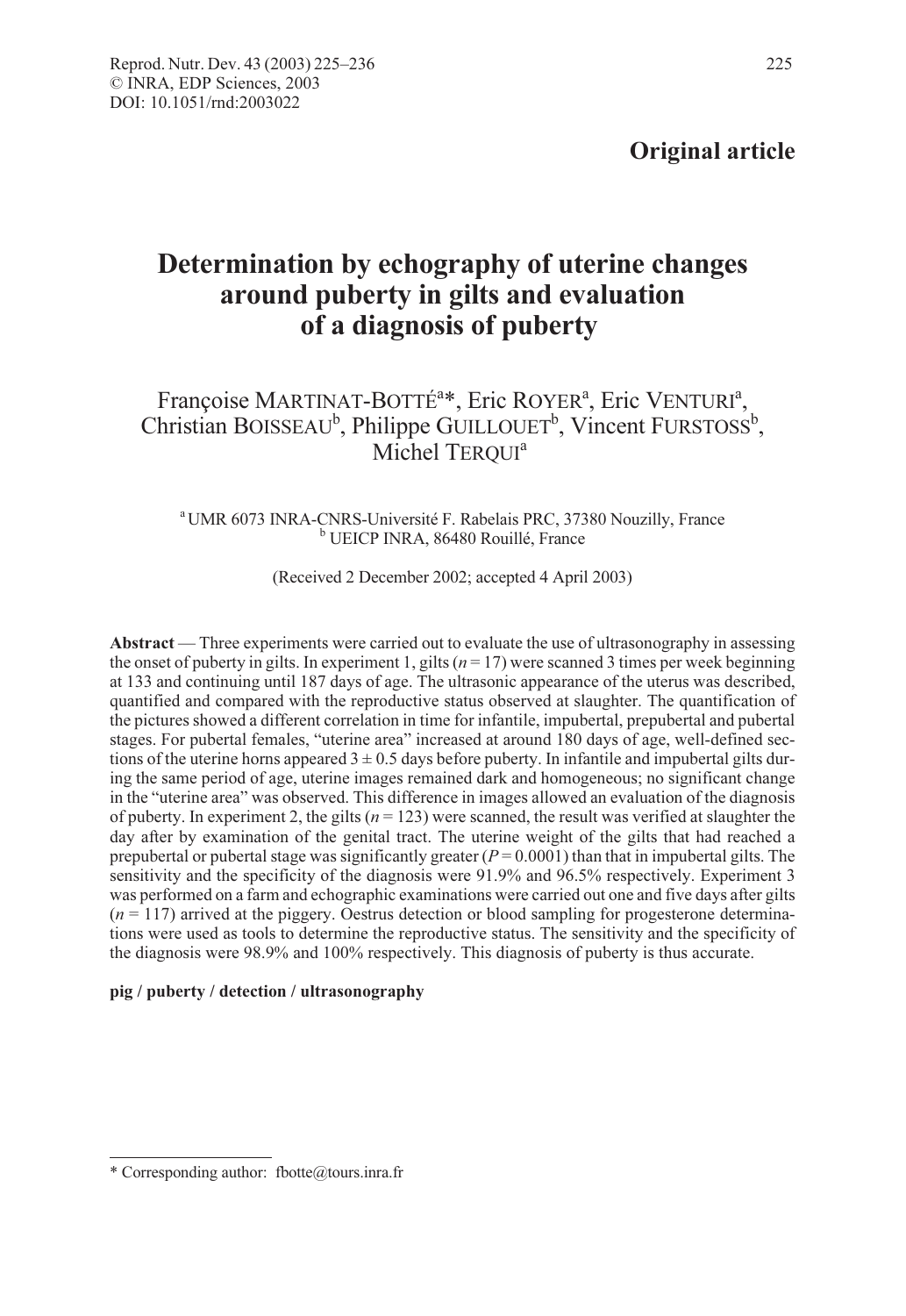#### 1. INTRODUCTION

In gilts, early puberty is considered necessary for the best economic management of females [1–5]. In a group of gilts, the spontaneous occurrence of the first oestrus is generally spread over several weeks; within the Large White breed, a range around 15 weeks has been recorded between the earliest and the oldest age [6]. Environmental and management conditions influence the timing of puberty [7]. The presence of the boar accelerates the occurrence of puberty [8] and when associated with transport stress, allows synchronisation of an increased proportion of first oestrus within a few days. However, the results of such procedures are highly variable [9, 10].

During sexual development different periods have been described for the Large White and the last one corresponds to 5–6 months of age which is near puberty. This period has been characterised by a decrease in LH and FSH secretions and an increase in ovarian secretions [11] which act on uterine development and the central nervous system [2, 7, 12, 13]. The growth of the uterus has been observed during this period [14, 15].

The purpose of this study was to find another method than the detection of oestrus by a boar to estimate the onset of puberty in gilts. Ultrasonography was selected because this method is able to visualise uterine evolution during early pregnancy and post-partum [16]. First, the changes in the uterus were monitored by ultrasonography prior to and around the time of puberty. Second, the ultrasonographic images were related to the physiological status: infantile, impubertal, prepubertal or pubertal. Third, a diagnosis of puberty based on the difference of uterine images has been evaluated in practical conditions.

#### 2. MATERIALS AND METHODS

Three experiments were conducted from July 1999 to June 2001.

#### 2.1. Experiment 1: Determination of uterine changes at the echographic examination and slaughter

Large White hyperprolific gilts  $(n = 17)$ came from the INRA pig herd in Nouzilly (France). Females received a commercial diet in collective troughs  $(2.2 \text{ kg-day}^{-1})$  and were accommodated in-groups of 4 to 6 in pens with natural daylight.

Oestrus was detected once per day from 133 days of age onward (the first day of echographic follow-up). The gilts were moved from their pens and placed in direct contact with an adult boar for at least 5 minutes. The gilts were recorded in oestrus when a female demonstrated all behaviour characteristics ("standing" reaction, active pursuit of the male, etc.) described by Signoret [17] and Terqui et al. [18].

The gilts were examined by echography 3 times a week (Monday, Wednesday, and Friday) from 133 to 187 days of age. The gilts were immobilised into a crate adapted to the size of the gilts. To prevent the gilts from moving during the examination, some feed was distributed. This procedure frequently allowed better visualisation of the uterus. The ultrasound equipment used was an Aloka SSD 650. The examination procedure described for adult sows [16] was modified for 6-month-old gilts. For these gilts, the examination was carried out externally on the right side of the gilt by applying the linear probe (5 MHz) only in the inguinal fold. The transmitting zone of the transducer was coated with contact gel. The probe was placed as high as possible in the inguinal zone and firmly pressed on the animal's skin to visualise the uterus.

For each ultrasound examination, the images were recorded on a S-VHS videotape and analysed subsequently. The qualitative aspect of echographic images were noted. At each uterine visualisation, from one to five scans were fixed. For each scan, the height occupied by the uterus in the image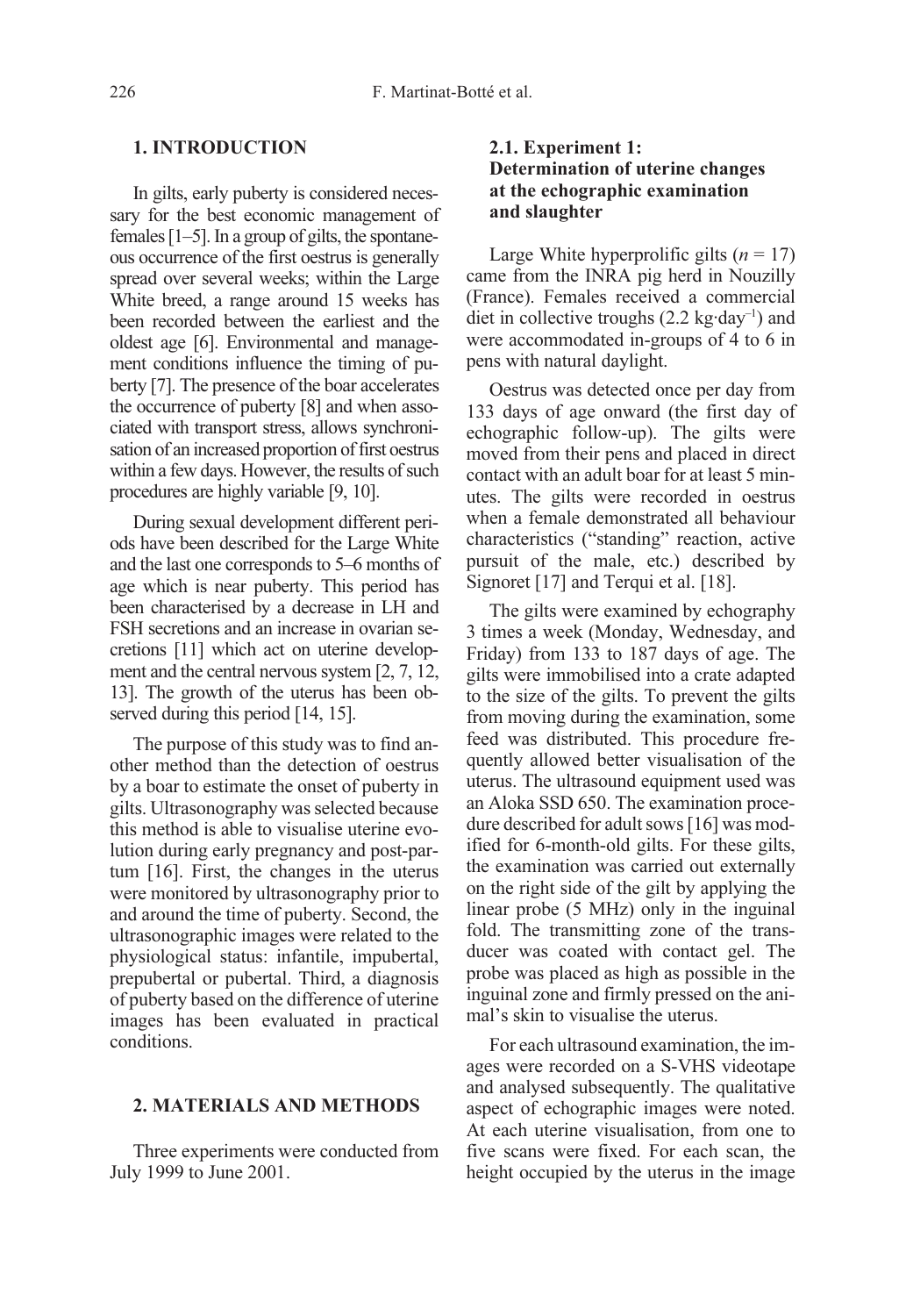or the "uterine height" (in cm) was measured at different places. The area occupied by the uterus in the image or "uterine area"  $(in cm<sup>2</sup>)$  was also measured. All these measurements were computed by the way of the software integrated in Aloka SSD 650 equipment. Figure 1 indicates how the "uterine height" and the "uterine area" were defined.

The means  $(\pm SD)$  of age and weight of the gilts at slaughter were  $184 \pm 2$  days and  $112 \pm 13$  kg respectively. Each genital tract was collected and observed. The physiological status was noted as described by Martinat-Botté et al. [16]: (1) infantile were those gilts whose uterus was still small and whose ovaries presented smaller follicles  $( $0.5 \text{ cm}$ )$  and no other structures, (2) impubertal were those gilts whose uterus began to grow and vascularise and whose ovaries presented no other structures than follicles (between 0.1 and 0.6 cm), (3) prepubertal gilts which had uteri which were developed and had a few follicles between 0.6 and 0.8 cm on the ovaries, and (4) pubertal gilts which had a developed uterus and ovaries with corpora lutea and/or corpora albicantia, and follicles. After dissecting the broad ligament, the uterus was weighed (in g).

#### 2.2. Experiment 2: Evaluation of a diagnosis of puberty

This experiment was performed on Large White hyperprolific gilts  $(n = 123)$ coming from the INRA pig herd in Nouzilly (France). Thus, the management was identical with that of experiment 1. The detection of the first oestrus was done with a boar once per day from 150 days of age onward.

Large White hyperprolific gilts of  $206 \pm$ 8 days of age and weighing  $123 \pm 11$  kg were examined by echography only once with the same procedure as that described previously (see experiment 1).

For the diagnosis, the echographic images of the uterus were codified. Females were noted  $+$  when well defined slices of the uterus were visualised. Females were recorded – when the uterine images were dark and homogeneous.

One day after the ultrasound scanning, the gilts were slaughtered; the genital tract of each gilt was observed and the uteri of only 73 gilts were weighed. For each gilt, the physiological status was noted as described above (experiment 1) and compared to the result of the ultrasound examination. Then, the accuracy of the diagnosis was calculated (see Sect. 2.4).

#### 2.3. Experiment 3: Example of practical use of puberty diagnosis

Crossbred gilts ( $n = 117$ ) from a commercial hybrid strain and originating from the same herd were introduced into an INRA piggery in Rouillé (France). The gilts were accommodated in groups of 4 to 6 in pens (natural daylight) and received a commercial diet in collective troughs  $(1.4 \text{ kg-day}^{-1})$ .

The mean age was  $202 \pm 8$  days and the average weight  $114 \pm 11$  kg when the gilts were transported by road in groups of 12 every three weeks, to the experimental building. On arrival, the gilts were penned in lots of four and housed near to an adult boar. Oestrus detection was performed twice daily from the time of their arrival. Those gilts not observed in oestrus were blood sampled at 5 and 12 days after transportation and thereafter at 14-day intervals. These samples were used for progesterone radioimmunoassay to determine the physiological state of the female: pubertal with a high level of progesterone ( $> 2$  ng·mL<sup>-1</sup>) or not pubertal with a low level of progesterone  $(< 2 \text{ ng·mL}^{-1})$  in two successive samples [10].

 $D_0$  was the day of gilt arrival and the echographic examinations were carried out on Days 1 and 5 for all purchased gilts. The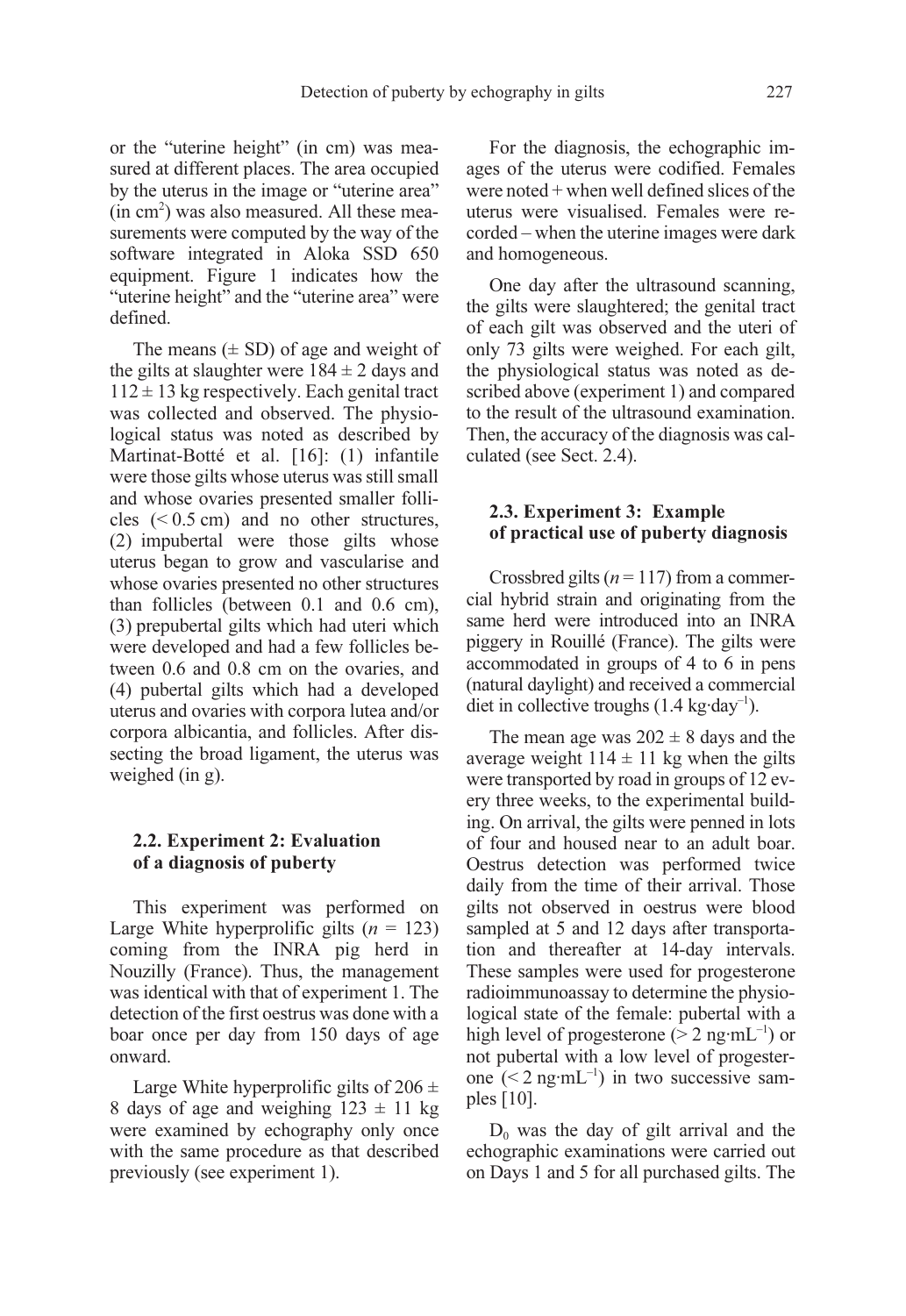









Figure 1. Ultrasound images of the uterus in females with different physiological status. Drawings were done by Guy Renaud (UEICP INRA 86480 Rouillé, France).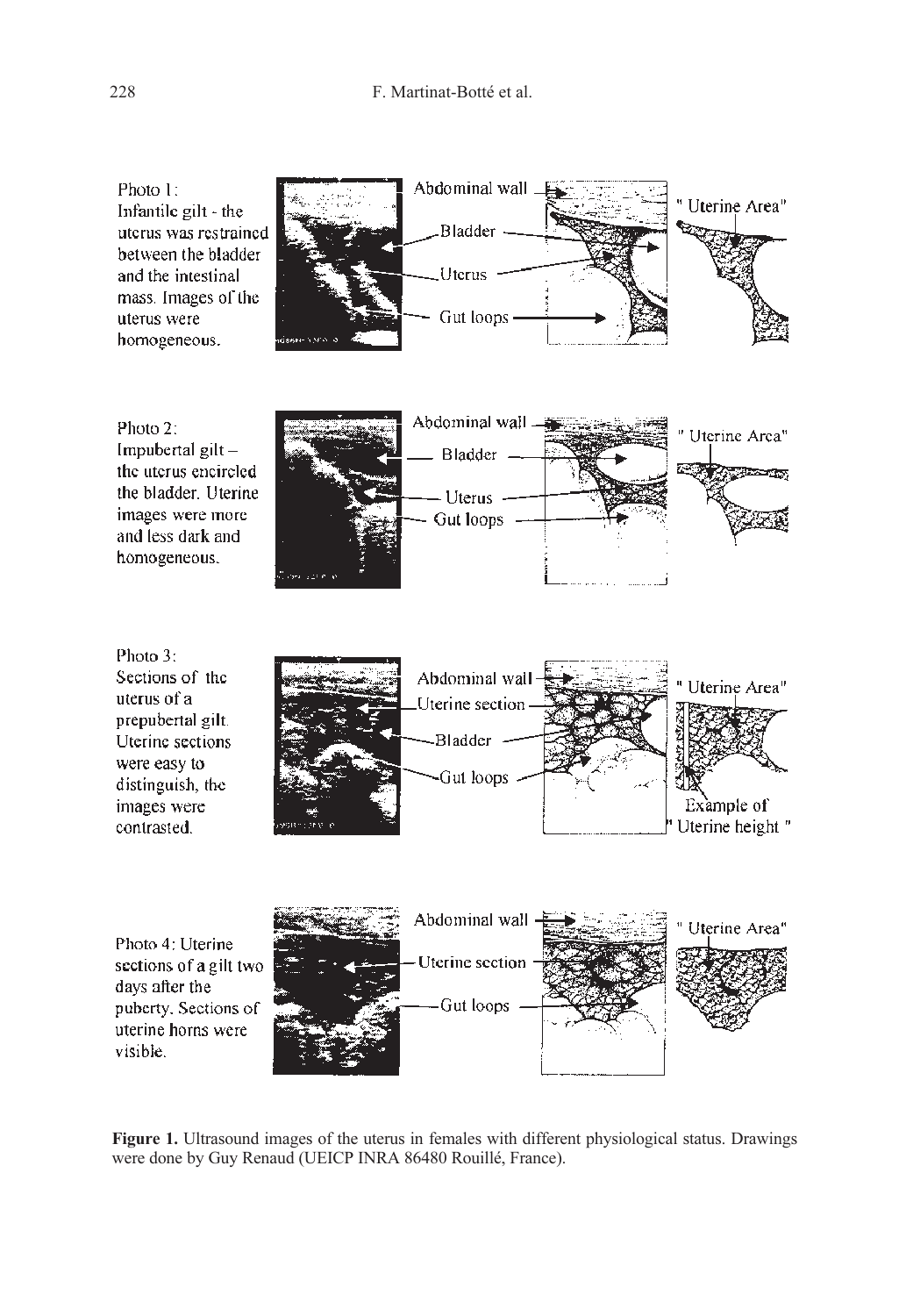follow-up was continued at around 7-day intervals for the gilts not observed in oestrus during the week after transport. The ultrasound equipment used was an Aloka SSD 500. The examination procedure was the same as that described for experiments 1 and 2.

The echographic images of the uterus were codified as explained for experiment 2 and were compared to the physiological status of the gilt.

For this experiment, the physiological status of the gilts was classified as follows:

(1) infantile or impubertal gilts were those which did not express oestrus and with a low level of progesterone in at least two successive samples, (2) pubertal gilts which were observed either in oestrus or with a high level of progesterone detected without oestrus being observed [10].

#### 2.4. Calculation mode of diagnosis accuracy

The results of the ultrasound examinations were compared to the physiological status of the gilts for the experiments 2 and 3. There were four cases:

True positive (TP:  $++$ ): the examination result was + and corresponded at slaughter to prepubertal and pubertal gilts (experiment 2) or to gilts seen in oestrus or with a high level of progesterone detected (experiment 3) and noted +.

False positive  $(FP: + -)$ : the examination result was + and corresponded at slaughter to infantile and impubertal gilts (experiment 2) or to gilts which did not come in oestrus and with a low level of progesterone in at least two successive samples (experiment 3) and noted –. In this case, we have considered that there was a false positive diagnosis.

True negative  $(TN: --)$ : the examination result was – and corresponded at slaughter to infantile and impubertal gilts (experiment 2) or to gilts which did not come in oestrus and with a low level of progesterone in at least two successive samples (experiment 3) and coded –.

False negative  $(FN: -+)$ : the examination result was negative and corresponded at slaughter to prepubertal and pubertal gilts (experiment 2) or to gilts seen in oestrus or with a high level of progesterone detected (experiment 3) and noted +. In this case, we considered that there was a false negative diagnosis.

The sensitivity of the diagnosis was defined as the number of true positives (TP) as a proportion of all results from truly prepubertal and pubertal gilts  $(TP + FN)$  and given as percentage. The specificity of the test was defined as the number of correct negatives (TN) as a proportion of the total test results for truly infantile and impubertal gilts  $(TN + FP)$  and expressed in percentage. The accuracy of diagnosis was calculated as the ratio between correct diagnoses and the number of diagnoses carried out, given in percentage.

#### 2.5. Statistical analyses

They were performed using S–Plus [19] and SAS software [20].

The effect of the physiological status on the age and weight of the uterus was tested with ANOVA.

The comparison of the evolution of the uterine area between pubertal, infantile and impubertal gilts was performed as suggested by Littel et al. [21] for repeated measurements. The prepubertal status was not included in the analysis since only one gilt was in this status. Thus 16 gilts were involved. The period of comparison was restricted to 137 to 183 days of age and the observations of two consecutive days were grouped in order to have no empty cells. The MIXED procedure of SAS was selected because it allows missing observations for one animal and modeling the variance and correlation structure (CS) of the repeated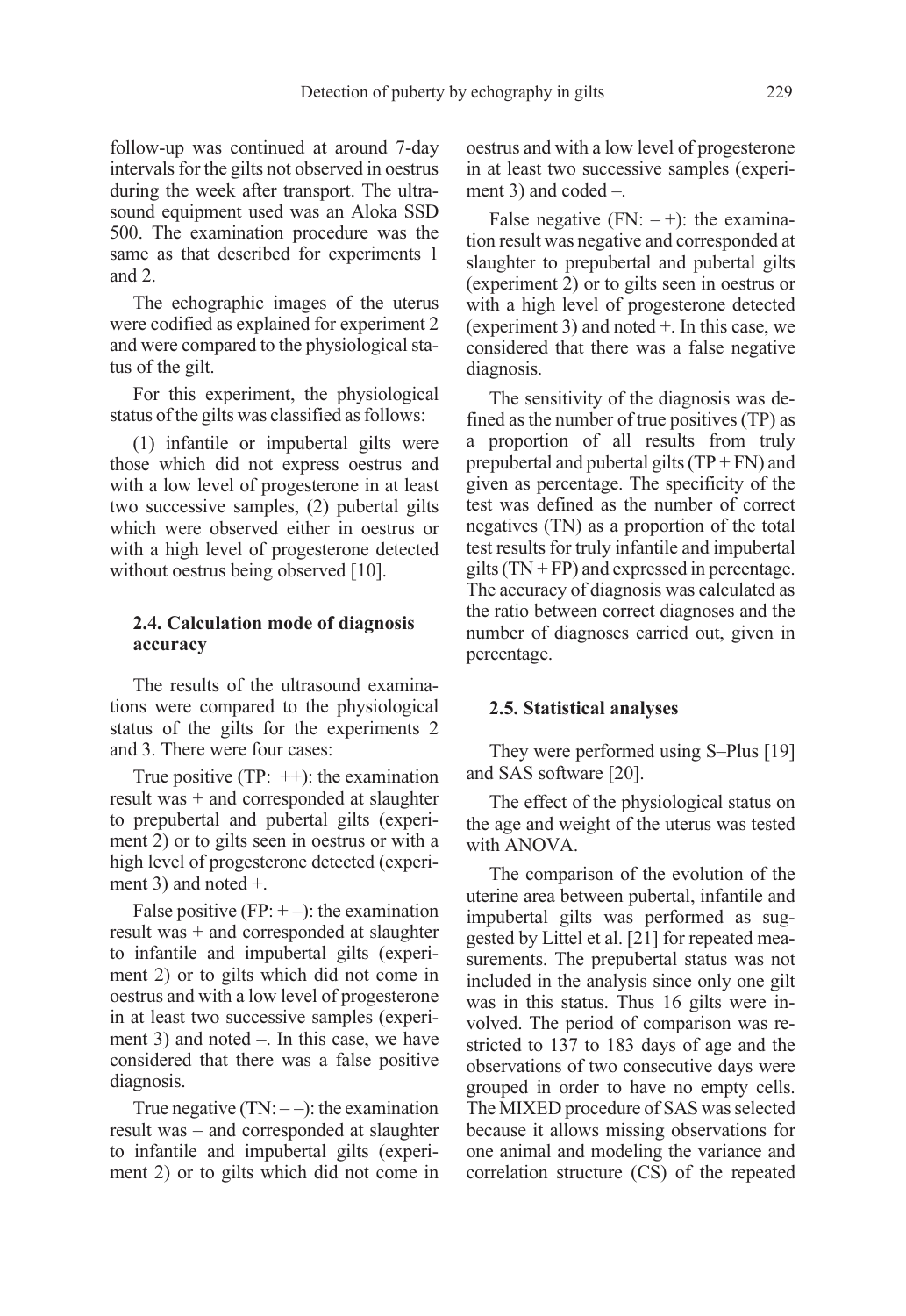measures. The model included in the MIXED procedure with options was:

Uterine area = status time status\*time;

Repeated time / subject = gilt (status) type = CS.

The occurrence of changes of the uterine horns was characterised with event history analysis.

The accuracies of ultrasound diagnoses were compared to slaughter results (experiment 2) or the appearance of oestrus or not (experiment 3) with the Kendall coefficient of concordance.

#### 3. RESULTS

#### 3.1. Experiment 1: Determination of uterine changes at the echographic examination and slaughter

The age at puberty was observed at  $178 \pm$ 5 days ( $X \pm SD$ ). Puberty was noted in 10 of the slaughtered gilts (59%) and an ovulation was observed in 3 of them without oestrus behaviour.

#### 3.1.1. Changes in ultrasound images around puberty (Fig. 1)

For each gilt, 23 to 25 examinations were done during the experimental period.

For infantile and impubertal gilts at slaughter, uterine images remained more and less dark and always homogeneous during the whole period (Photos 1 and 2). The uterus took up much less place than the gut loops and bladder (Photos 1 and 2). The uterus was often restrained between the bladder and the intestinal mass (Photo 1). In such situations, the probe has to be moved. Sometimes, the uterus was behind the bladder. The ovaries were never seen for the infantile and impubertal gilts.

For pubertal gilts at slaughter, until 165 to 170 days old, the uterine images remained more and less dark and homogeneous. The same difficulties described above for immature gilts were encountered during this period. The ultrasonographic images of the uterus changed a few days before the onset of puberty. Well defined sections of the uterine horns were observed on the screen (Photos 3 and 4). Uterine sections were visualised under or near the bladder.

This type of echographic images sometimes occured 9 days (maximum) before puberty but in the majority of the cases, it was observed five to one day before puberty, as illustrated in Figure 2. The mean time was 3.3 days  $\pm$  0.49 (mean  $\pm$  se) before puberty; this kind of image was always visualised. In three gilts which had ovulated without showing oestrus, changes of the images of the uterus were also observed. One gilt was prepubertal at slaughter, the uterine sections were observed four days before. The ovaries with follicles were seen the day before slaughter (not shown on Photo 3). Those had permitted to know the real physiological state of this gilt and it was very close to puberty.

#### 3.1.2. Changes of uterine weight

The mean uterine weight varied significantly according to physiological status. For the pubertal gilts, the uterine weight  $(359 g)$ was around 8 times heavier than that of the infantile gilts (48 g,  $P = 0.007$ , Tab. I).



Figure 2. Occurrence of ultrasound pubertal images of the uterus around puberty ( $day = 0$ ) for gilts with oestrus ( $n = 7$ ; experiment 1).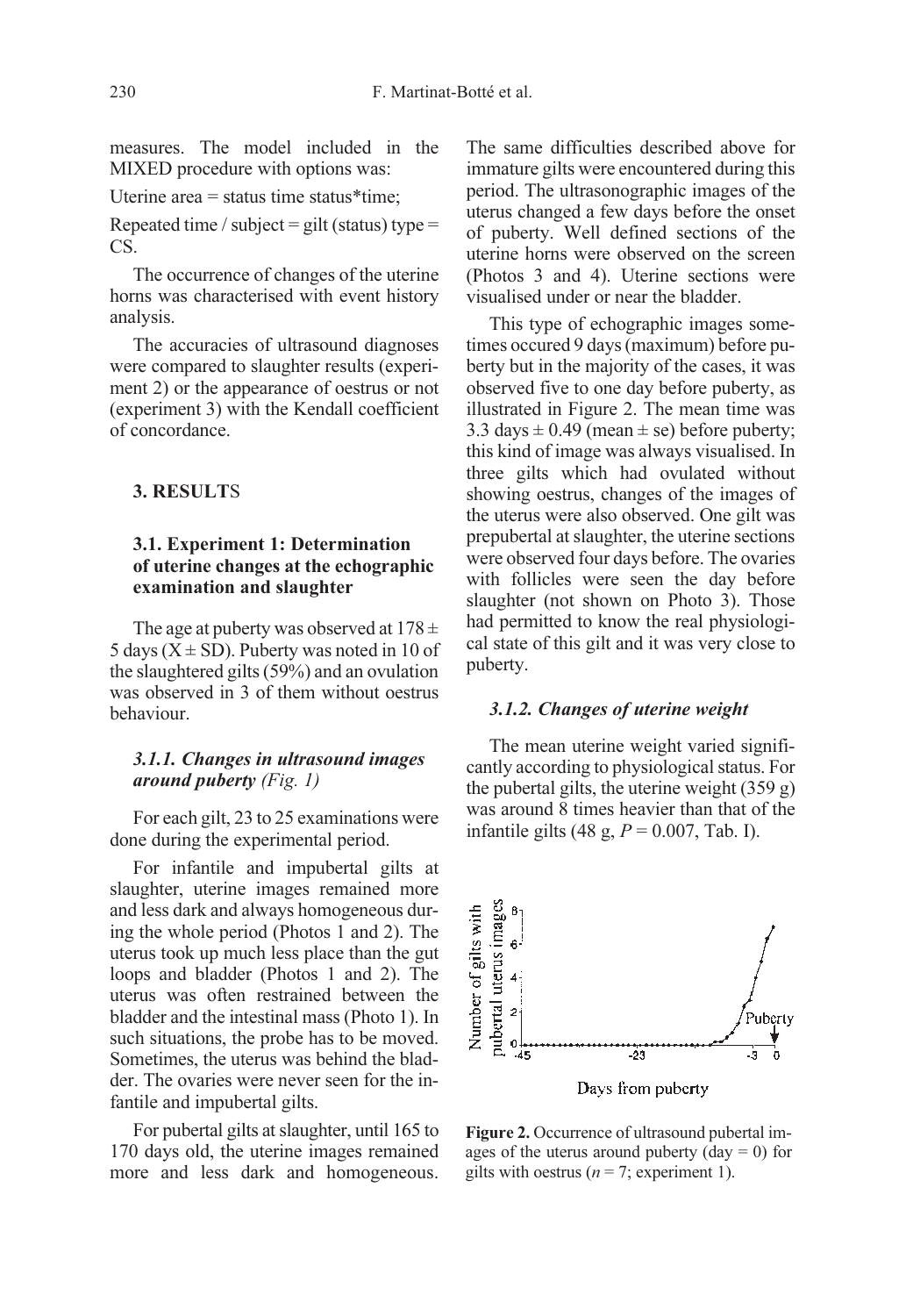|                         | Experiment 1       |                               |                          |                                    | Experiment 2       |                               |                           |
|-------------------------|--------------------|-------------------------------|--------------------------|------------------------------------|--------------------|-------------------------------|---------------------------|
| Physiological<br>status | Number<br>of gilts | Age at<br>slaughter<br>(days) | Uterine<br>weight<br>(g) | Mean<br>uterine<br>area $(cm^2)^*$ | Number<br>of gilts | Age at<br>slaughter<br>(days) | Uterine<br>weight<br>(g)  |
| Infantile               | $\mathfrak{D}$     | $181 - 182$                   | $46 - 50$                | $3.5 \pm 2.3^{\rm h}$              | $\theta$           |                               |                           |
| Impubertal              | 4                  | $182 \pm 13^{\circ}$          | $120 \pm 11^{\rm b}$     | $13 \pm 5.6$ <sup>1</sup>          | 55                 | $2.01 \pm 7^{\circ}$          | $118 \pm 59^{\circ}$      |
| Prepubertal             |                    | 184                           | 291                      | 30.2                               | 9                  | $201 \pm 7^{\rm a}$           | $258 \pm 75$ <sup>f</sup> |
| Pubertal                | 10                 | $185 \pm 14^{\circ}$          | $359 \pm 18^{\circ}$     | $40.5 \pm 7.2$ <sup>1</sup>        | 9                  | $210 \pm 8^d$                 | $534 \pm 95^8$            |

**Table I.** Age (days) and uterine weight (g) and "uterine area" (cm<sup>2</sup>) of gilts at slaughter according to physiological status (experiments 1 and 2;  $X \pm SD$ ).

\* The day before slaughter.

Means of the same row with different superscipts are different:  ${}^{bc}P = 0.007$ ;  ${}^{ad}P = 0.007$ ;

 $e^{i\epsilon}P = 0.0001$ ; hij $P = 0.0002$ .

#### 3.1.3. Relation between uterine weight and "uterine area"

For this analysis, we only took account of "uterine height" and "uterine area" measured one day before slaughter. The correlation between the weight of the uterus and "uterine area" was slightly better  $(r = 0.92)$ ;  $P \leq 0.00001$  than that calculated between the weight of the uterus and "uterine height"  $(r = 0.88, P < 0.0002)$ . For this reason, the "uterine area" parameter was taken as the reference for subsequent analysis.

#### 3.1.4. Changes of "uterine area" around puberty

Figure 3 shows the changes of "uterine area" during the echographic follow-up (54 days on average) for 10 pubertal gilts (with or without oestrus) and for those which were infantile, impubertal and prepubertal (7 gilts) at slaughter.

For the pubertal females whose oestrus was detected, the "uterine area" increased rapidly around 180 days old which was near puberty (Fig. 3d).

Three gilts not seen in oestrus were pubertal at slaughter. For these females, an increase in "uterine area" was observed around 180 days of age (Fig. 3e). The same trend was noted for the only one prepubertal gilt at slaughter (Fig. 3c).

Conversely, "uterine area" values remained low during the echographic followup for infantile and impubertal females at slaughter (Figs. 3a and 3b).

The changes of "uterine area" was compared between pubertal  $(n = 10)$  and infantile plus impubertal ( $n = 6$ ). The results of the statistical analysis showed that this evolution (status\*time) was significantly different between these two groups ( $F = 6.47$ ; df= 1.22;  $P = 0.0001$ ). As described above, the evolution differed significantly  $(P < 0.001)$ on the last days between 179 and 182 days of age.

#### 3.2. Experiment 2: Evaluation of a diagnosis of puberty

70% of slaughtered gilts ( $n = 86$ ) were infantile and impubertal gilts. Only 11% of them were observed in oestrus before slaughter and therefore their ages at puberty were not determined. Among the pubertal females ( $n = 24$ ), 8% had ovulated without oestrus. Similar significant differences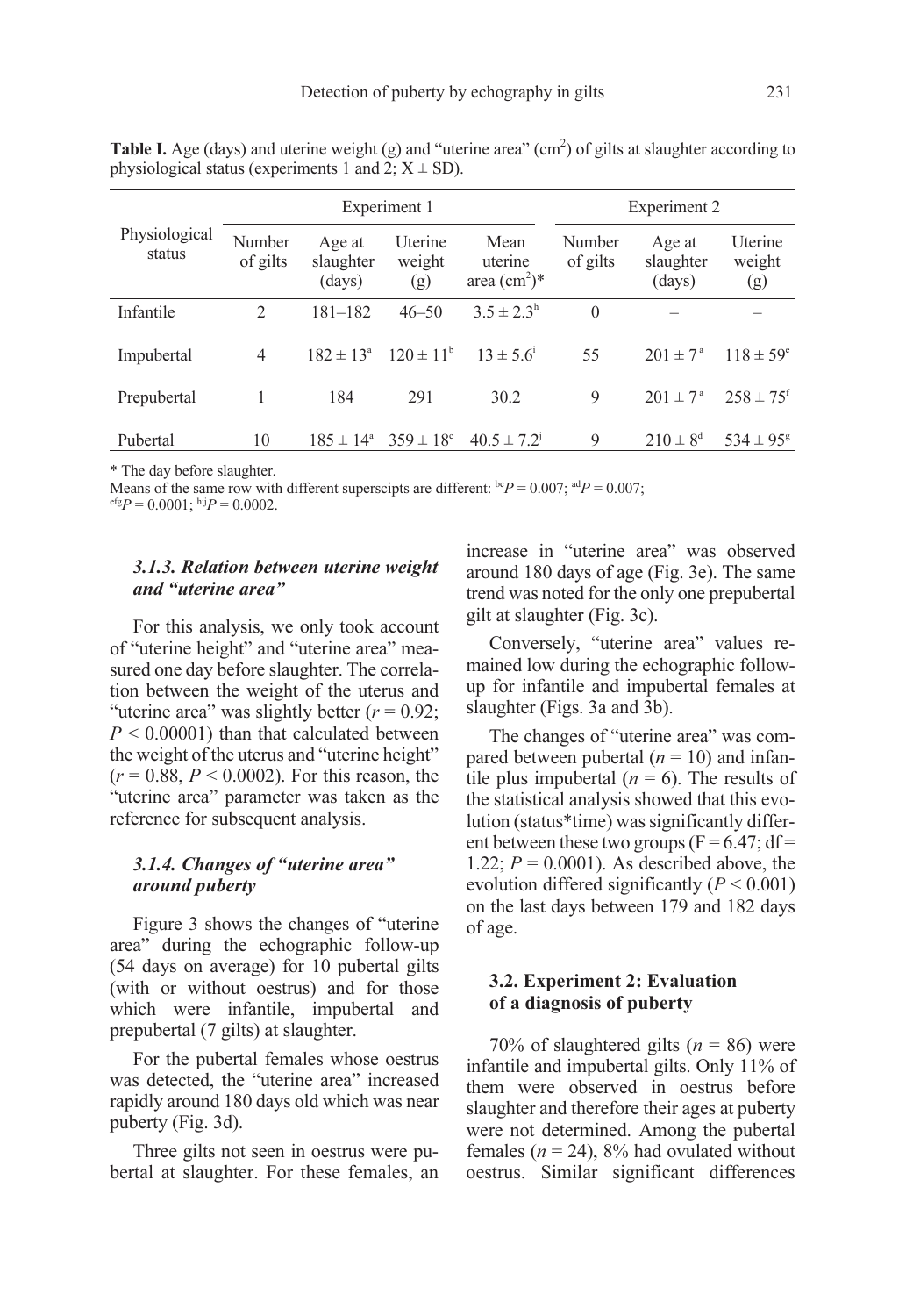

Figure 3. Evolution of "uterine area" in hyperprolific Large White gilts between 130 and 190 days old (experiment 1;  $X \pm SD$  – except for c). (a) Infantile gilts at slaughter ( $n = 2$ ), (b) Impubertal gilts at slaughter ( $n = 4$ ), (c) Prepubertal gilt at slaughter ( $n = 1$ ), (d) Pubertal gilts seen in oestrus before slaughter  $(n = 7)$ , (e) Pubertal gilts not seen in oestrus before slaughter  $(n = 3)$ .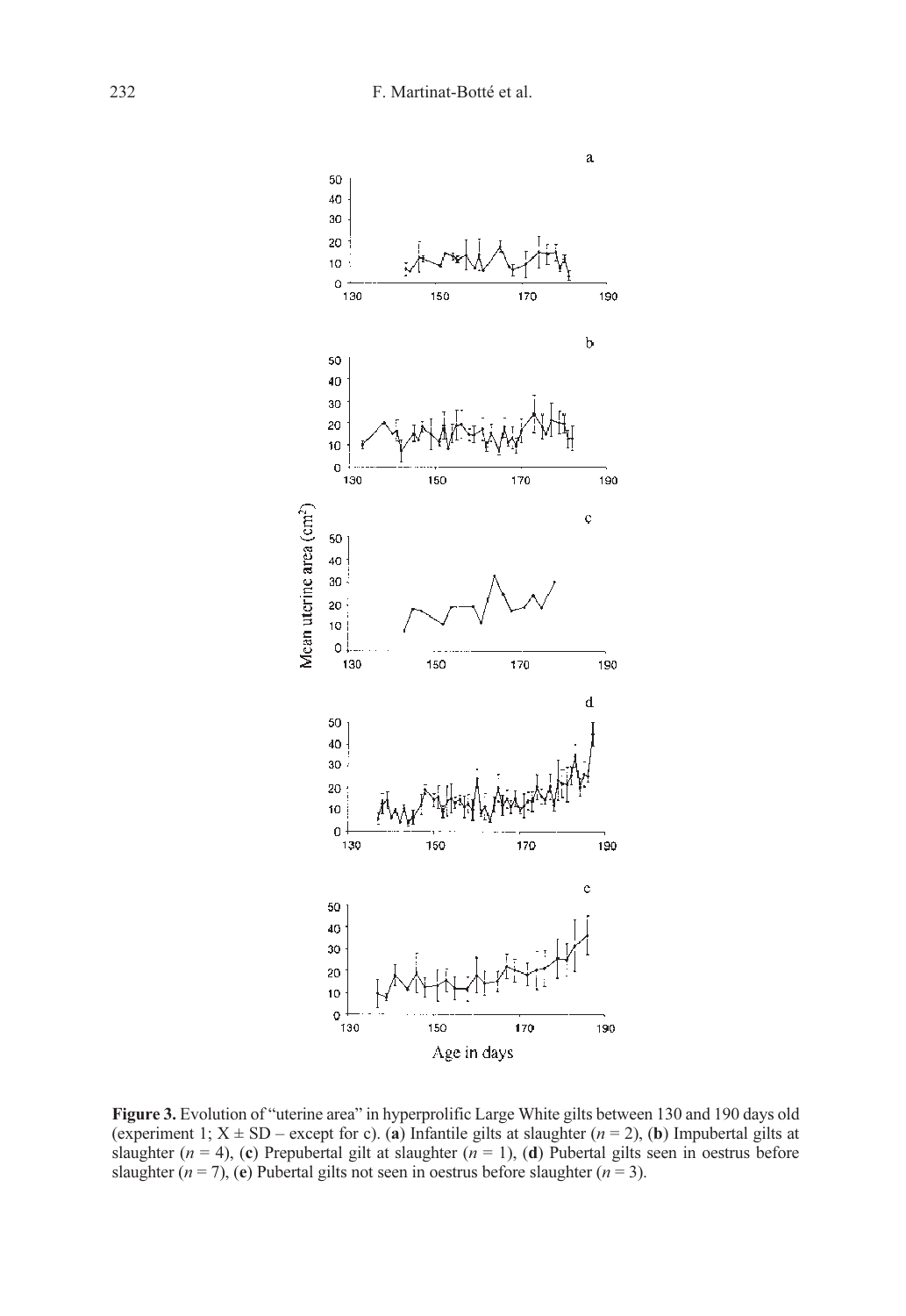| Experiment | Number of gilts | Diagnosis of puberty | $(\%)$ |
|------------|-----------------|----------------------|--------|
|            | 37              | Sensitivity          | 91.9   |
| 2          | 86              | Specificity          | 96.5   |
|            | 123             | Accuracy             | 95.1   |
|            | 95              | Sensitivity          | 98.9   |
| $3^a$      | 22              | Specificity          | 100    |
|            | 117             | Accuracy             | 99.1   |

Table II. Diagnosis accuracy of puberty in gilts.

<sup>a</sup> Calculated for the second ultrasound examination.

between uterine weight were noted as in experiment 1: pubertal females had heavier uteri as compared to impubertal gilts  $(P =$ 0.0001; Tab. I).

The overall diagnosis accuracy was 95.1% (Tab. II) but this parameter varied according to the physiological status. No error of diagnosis was noted on the pubertal gilts with  $(n = 14)$  or without  $(n = 10)$ oestrus being detected. Three errors of diagnosis on prepubertal gilts  $(n = 13)$  were noted. For reasons described above (see Sect. 3.1.1), prepubertal females were included with pubertal gilts to calculate diagnosis accuracy. Three diagnosis errors on impubertal gilts were observed. The sensitivity and the specificity of the test were 91.9% and 96.5% respectively (Tab. II).

The echographic diagnosis was concordant to the physiological status observed at slaughter since no significant difference  $(P = 0.15)$  was observed between the two types of observations.

#### 3.3. Experiment 3: Example of practical use of a diagnosis of puberty

The age at puberty occurred at 210  $\pm$ 14 days  $(X \pm SD)$ . A high proportion of gilts  $(n = 93)$  were in oestrus within 8 days after arrival at the piggery and 96% within one month after the arrival at the piggery and 2% had ovulated without oestrus behavior.

For the first echography  $(D_1)$ , most of the examinations ( $n = 78$ ) issued diagnosis +. The second echography at  $D_5$  confirmed that these gilts were  $+$  (Fig. 4a).

Two gilts presented a silent ovulation as detected by progesterone assay and diagnosed  $+$  at their second echography. Thus no error was made. For 20 gilts  $(17%)$  at  $D<sub>1</sub>$ and  $D_5$  all echographic examinations resulted in a negative diagnosis. Figure 4b shows the occurrence of the onset of oestrus of this group of females, most of them demonstrated a delayed oestrus ( $> 11$  days after arrival). In this group, a false negative diagnosis (FN:  $-$  +) was made for the gilt whose onset of oestrus occurred 5 days after arrival at the piggery (Fig. 4b). The follow-up by echography was continued at around 7-day intervals. The difference of the images was observed always for gilts that became pubertal. Two gilts were diagnosed – at each echography (4 and 10 examinations done respectively) that was confirmed at slaughter: both gilts were impubertal.

If we only take the second examination  $(at D<sub>5</sub>)$  into account, overall diagnosis accuracy was 99.1% (Tab. II). No significant difference ( $P = 0.16$ ) was observed between the diagnosis of echography and the criteria of puberty (oestrus and/or progesterone); thus, the echographic diagnosis was concordant to the physiological status.

The time required for the examination and diagnosis depended, if it was a positive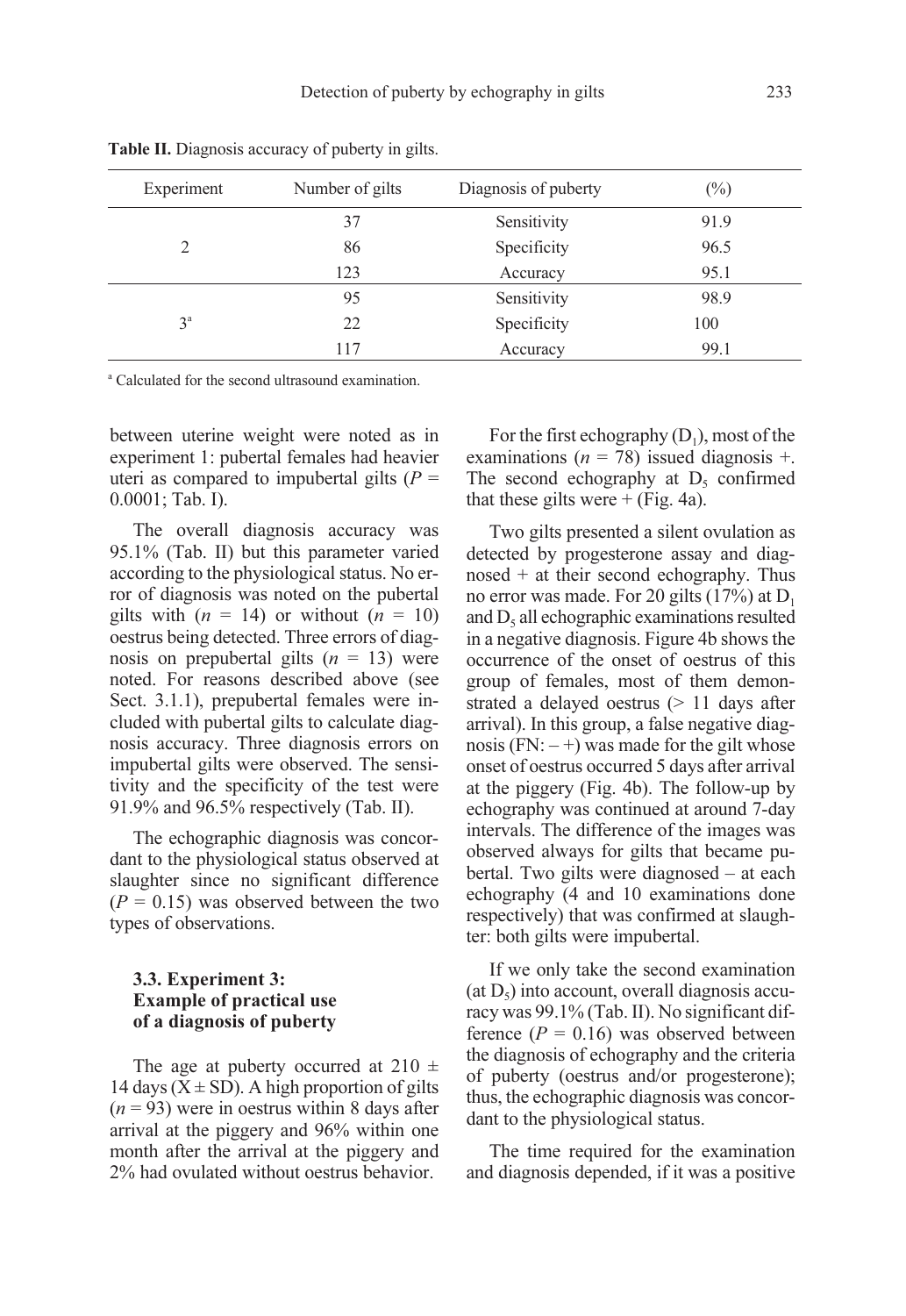

Figure 4. The occurrence of the onset of the first oestrus (experiment 3), (a) For gilts  $(n = 93)$  that were diagnosed  $+$  by Day 5 after arrival at the piggery  $(202 \pm 8)$  days of age). Arrows indicate the timing of the echographic diagnosis, (b) For gilts  $(n = 20)$  that were diagnosed twice –. Arrows indicate the timing of the echographic diagnosis.

or a negative diagnosis. Images of the pubertal uterus are easy to detect; but it took more time in cases of a negative diagnosis to be sure that a gilt was infantile or impubertal. It was approximately twice more time than for a pregnancy diagnosis that took around one minute. Only ultrasonography by the external route seems possible with using smaller size transducers because the place in the inguinal fold is narrow with gilts. Also, immobilisation of the gilt is necessary to obtain a better visualisation of the uterus, especially in infantile and impubertal females.

#### 4. DISCUSSION

Our results show that the follow-up of the uterus by external ultrasound scanning during the peripubertal period demonstrated that qualitative and quantitative changes occur shortly before puberty. They also indicate that these changes may be used as an efficient tool for diagnosis of puberty. The overall accuracy rate of the diagnosis of puberty averaged 95.1% and 99.1% respectively for the experiments 2 and 3.

These changes are related to the development of the uterus. During the first 70 days of life, uterine growth is slow [22] and the ovaries have no influence on uterine growth [23]. After this date, uterine growth begins and is associated with an increased oestrogen production. Development of the uterine glands, endometrium and myometrium is completed by 100 days of age [14, 24, 25]. The onset of puberty induced a marked increase in uterine horn weight and length. Probably as a result of stimulation by increased plasma oestrogen levels that occur just prior to oestrus [7].

The uterine changes around puberty can be detected by ultrasonography (experiment 1). A difference in the uterine echographic images was observed in pubertal gilts 3 days in mean before puberty. The mean "uterine area" increased during this period. These observations were in agreement with the fact that a number of social or environmental changes (transport, relocation and boar exposure) can precipitate the onset of puberty and in most of the gilts an oestrus was observed within the week after the transport stress (experiment 3: 79% of the gilts were in oestrus within 7 days), [7, 10].

The echographic images of the uterus during the follicular phase have been described by Martinat-Botté et al. [16], Knox and Althouse [26] and Kauffold et al. [27]. Since the uterus has more tone during this period, the images change, becoming more contrasting. Slices of the uterus are clear and remain so until the end of the heat. These descriptions are similar to those given for the recorded images in pubertal gilts.

For infantile and impubertal gilts, the "uterine area" data did not increase during this follow-up (Experiment 1). The uterine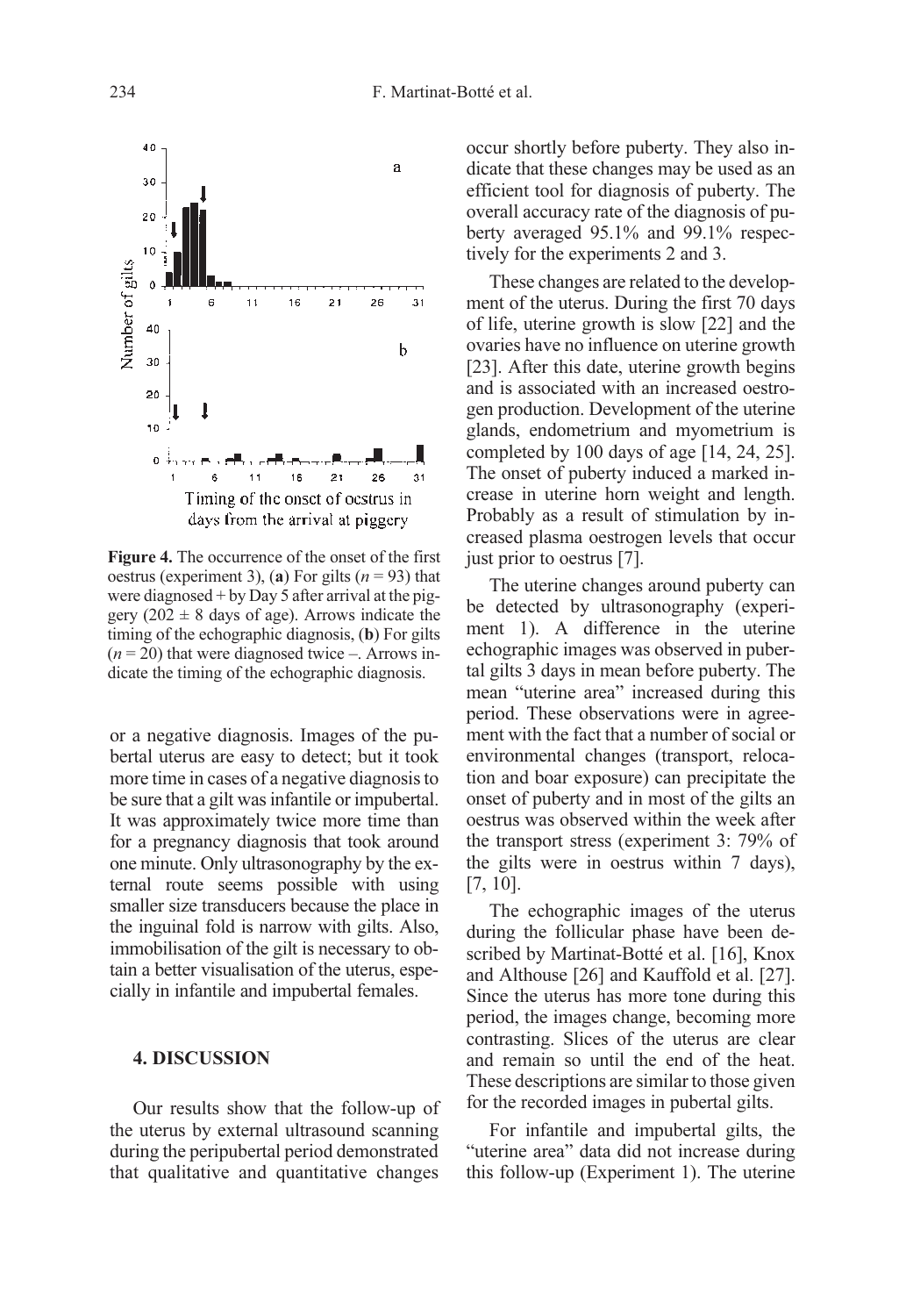growth seems slow. At slaughter, the mean uterine weight was the lowest in immature gilts compared to pubertal ones. Similar observations on the uterine weight of immature and pubertal gilts have been done by Kauffold et al. [27] and Prunier et al. [15] after examination of the genital tract at slaughter.

Kauffold et al. [27] have characterised the uterus by transcutaneous ultrasonography in gilts around puberty. For each gilt, the uterine horns were imaged in a cross-section and their diameters were measured. The mean sectional areas were calculated from the measured diameters. The mean sectional area was the lowest for impubertal animals compared to pubertal gilts with one or more sexual cycle. A strong positive correlation  $(r = 0.92)$  was found between the sectional area of the uterine horns and the uterine weight [27]. With a different parameter, "uterine area", we obtained similar results which were in agreement with those of Kauffold et al. [27].

From batch to batch, the onset of puberty is variable and is generally spread over several weeks [6, 7, 28, 29]. For the breeders, such variability in the age of puberty is a problem for the introduction of the gilts in batches of farrowings. A diagnosis of puberty would facilitate entering into a breeding herd. The pattern of the development of "uterine area" is progressive and several quantitative measurements are required to be evidenced. The occurrence of well defined images of the uterus is sharp and always occurred a few days before puberty and remained after puberty, thus this parameter was retained for a puberty diagnosis. The difference of uterine images is also noted in gilts close to puberty – prepubertal females – and were considered as pubertal in the calculation mode of diagnosis accuracy.

The accuracy of the diagnosis changed according to the real physiological status of the gilts. The errors, less than 8%, occurred only for the impubertal and prepubertal females (experiment 2). This technique allowed the detection of all pubertal females. Among those 8% had ovulated without oestrus being detected. The results from investigations carried out under field-conditions, have demonstrated high progesterone levels in pubertal gilts with no observed oestrous behaviour. For these studies, from 5 to 20 percent of the gilts did not show a standing reflex at the first oestrus. All these gilts ovulated, as judged by the progesterone levels [10, 30, 31]. Ultrasound scanning permitted to detect this population and the implementation was easier than the progesterone assay.

For experiment 3, the examination done 5 days after the arrival at the piggery allowed to detect the gilts that had oestrus within the week. For the gilts with delayed oestrus (> 11 days after arrival), several examinations were necessary to know if puberty would occur.

#### 5. CONCLUSIONS

The occurrence of puberty is a sudden event that is predictable by echography 3 days in mean before the onset of oestrus.

The difference of uterine images between pubertal and impubertal gilts can be used as an accurate diagnosis of puberty: more than 95% of accuracy with only one examination. No error of diagnosis was noted on pubertal gilts with or without oestrus.

This diagnosis will facilitate the entry of gilts into sow groups when sows are bred after weaning. Hence, it opens up a new possibility.

#### ACKNOWLEDGEMENTS

We thank J.P. Balusson (Aloka) who helped us to apply the equipment in echographic measurements, Alain Béguey, Odile Moulin (INRA–PRC) and Guy Renaud (UEICP–INRA) for their help in the preparation of the illustrations.